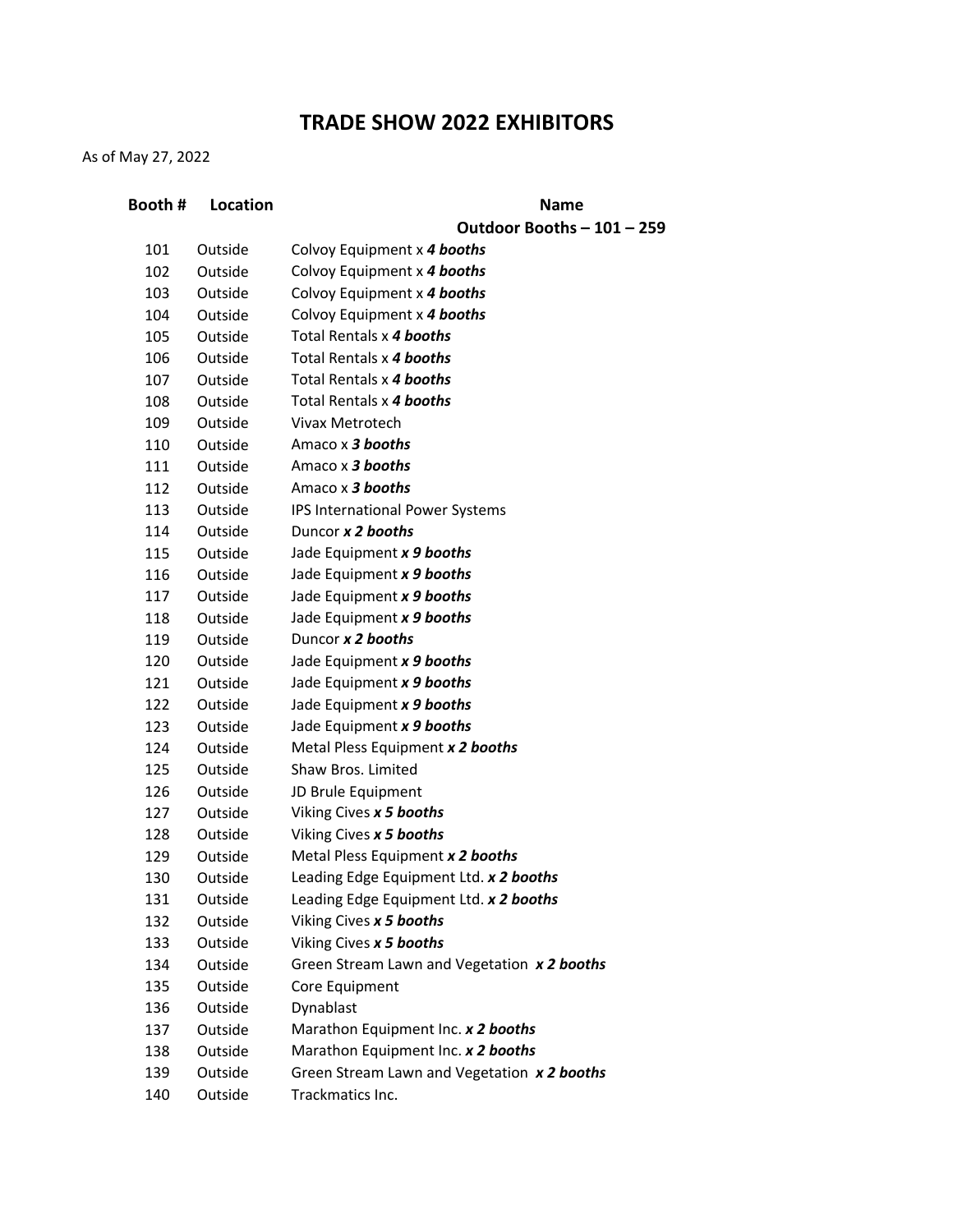# **Outdoor Booths – 101 – 259**

|        |          | นเนบบเ มบบเเเง<br>- 101                                                     |
|--------|----------|-----------------------------------------------------------------------------|
| Booth# | Location | <b>Name</b>                                                                 |
| 141    | Outside  | Tree Tech Inc. x 2 booths                                                   |
| 142    | Outside  | Tree Tech Inc. x 2 booths                                                   |
| 143    | Outside  | <b>Turf Care Products Canada</b>                                            |
| 144    | Outside  | Stinson Owl Lite x 2 booths                                                 |
| 145    | Outside  | Stinson Owl Lite x 2 booths                                                 |
| 146    | Outside  | Vohl Inc.                                                                   |
| 147    | Outside  | J & S Performance and Distribution x 2 booths                               |
| 148    | Outside  | J & S Performance and Distribution x 2 booths                               |
| 149    | Outside  | Currie Truck Centre x 2 booths                                              |
| 150    | Outside  | Currie Truck Centre x 2 booths                                              |
| 151    | Outside  | <b>Ontario Hotsy</b>                                                        |
| 152    | Outside  | Heat Design Equipment x 2 booths                                            |
| 153    | Outside  | Heat Design Equipment x 2 booths                                            |
| 154    | Outside  | Lewis Motor Sales/International Truck x 2 booths                            |
| 155    | Outside  |                                                                             |
| 156    | Outside  | <b>Weldco-Beales Manufacturing</b>                                          |
| 157    | Outside  | Tenco/RPM Tech x 4 booths                                                   |
| 158    | Outside  | Tenco/RPM Tech x 4 booths                                                   |
| 159    | Outside  | AMI x 2 booths                                                              |
| 160    | Outside  | <b>Equipments Plannord Ltee</b>                                             |
| 161    | Outside  | City View Specialty Vehicles x 2 booths                                     |
| 162    | Outside  | City View Specialty Vehicles x 2 booths                                     |
| 163    | Outside  | Terraplus Inc.                                                              |
| 164    | Outside  | Sweeprite                                                                   |
| 165    | Outside  | <b>Silt Sock Environmental</b>                                              |
| 166    | Outside  | Tenco/RPM Tech x 4 booths                                                   |
| 167    | Outside  | Tenco/RPM Tech x 4 booths                                                   |
| 168    | Outside  | AMI x 2 booths                                                              |
| 169    | Outside  | A&G The Road Cleaners Ltd./XBROOM by Nescon                                 |
| 170    | Outside  | Kaercher Municipal North America (formerly Holder Tractors Inc.) x 3 booths |
| 171    | Outside  | Kaercher Municipal North America (formerly Holder Tractors Inc.) x 3 booths |
| 172    | Outside  | JA Larue                                                                    |
| 173    | Outside  | Eddynet Inc.                                                                |
| 174    | Outside  | <b>Craig Engineering Manufacturing</b>                                      |
| 175    | Outside  | <b>Precision Industries</b>                                                 |
| 176    | Outside  | <b>BJ</b> Industries                                                        |
| 177    | Outside  | Insta-Mix (Division Ontario) x 2 booths                                     |
| 178    | Outside  | Insta-Mix (Division Ontario) x 2 booths                                     |
| 179    | Outside  |                                                                             |
| 180    | Outside  |                                                                             |
| 181    | Outside  | Masters Golf Carts and Utility Vehicles x 2 booths                          |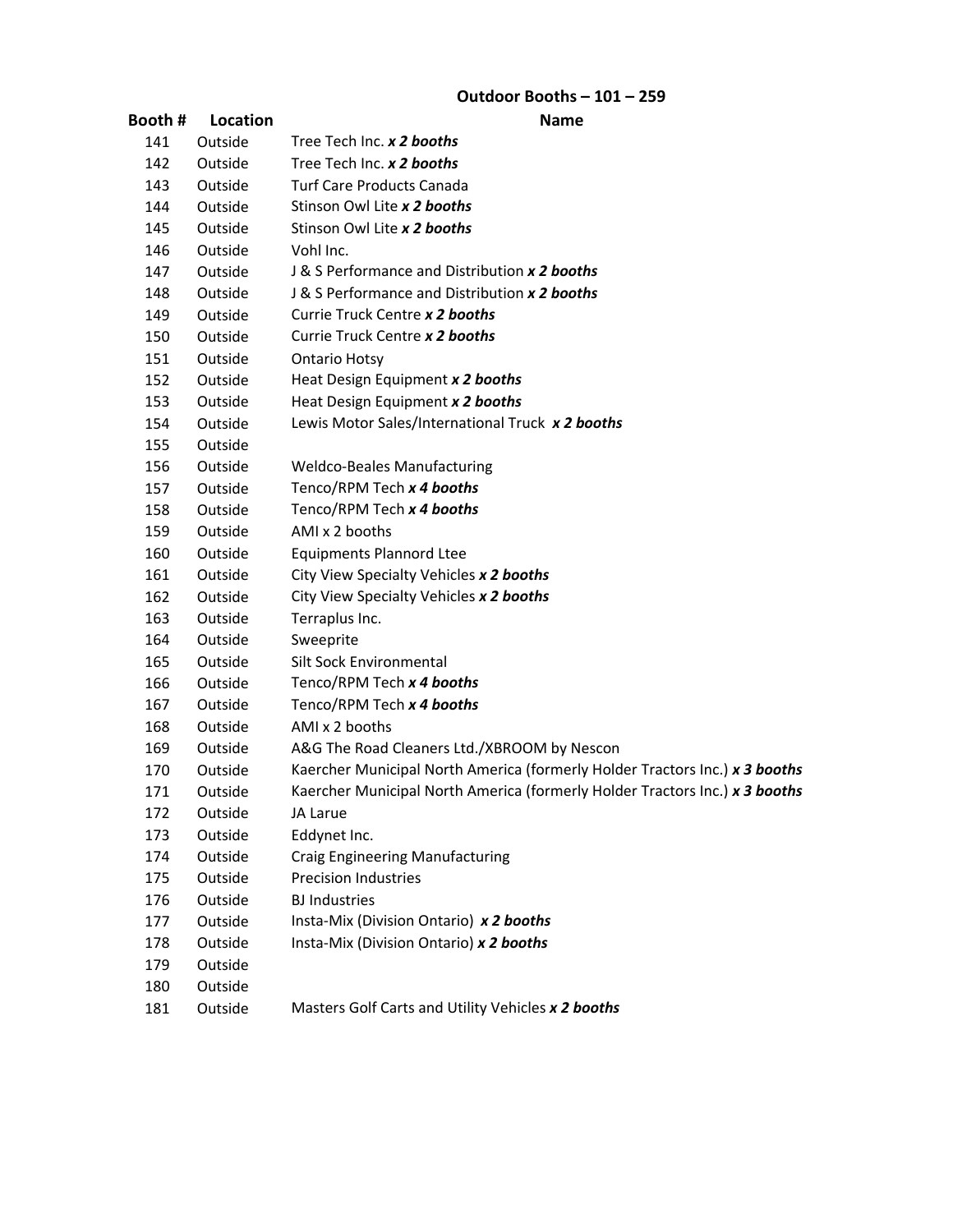| Booth # | Location | Name                                                                    |
|---------|----------|-------------------------------------------------------------------------|
| 182     | Outside  | Cubex x 4 booths                                                        |
| 183     | Outside  | Cubex x 4 booths                                                        |
| 184     | Outside  | Cubex x 4 booths                                                        |
| 185     | Outside  | Cubex x 4 booths                                                        |
| 186     | Outside  |                                                                         |
| 187     | Outside  |                                                                         |
| 188     | Outside  | Masters Golf Carts and Utility Vehicles x 2 booths                      |
| 189     | Outside  | Trackless Vehicles Ltd. x 3 booths                                      |
| 190     | Outside  | Trackless Vehicles Ltd. x 3 booths                                      |
| 191     | Outside  | Trackless Vehicles Ltd. x 3 booths                                      |
| 192     | Outside  | Joe Johnson x 6 booths                                                  |
| 193     | Outside  | Joe Johnson x 6 booths                                                  |
| 194     | Outside  |                                                                         |
| 195     | Outside  | ADS Canada                                                              |
| 196     | Outside  | Wolseley Canada Inc.                                                    |
| 197     | Outside  | Unavailable                                                             |
| 198     | Outside  | Unavailable                                                             |
| 199     | Outside  | Joe Johnson x 6 booths                                                  |
| 200     | Outside  | Joe Johnson x 6 booths                                                  |
| 201     | Outside  | Johnstone Brothers Equipment Corp.                                      |
| 202     | Outside  | <b>Cooper Equipment Rentals</b>                                         |
| 203     | Outside  | Creighton Rock Drill Ltd.                                               |
| 204     | Outside  | <b>Miska Trailer Factory</b>                                            |
| 205     | Outside  | <b>Miska Trailer Factory</b>                                            |
| 206     | Outside  | Unavailable                                                             |
| 207     | Outside  | Eloquip                                                                 |
| 208     | Outside  | Enduraquip Inc.                                                         |
| 209     | Outside  | Unavailable                                                             |
| 210     | Outside  | Unavailable                                                             |
| 211     | Outside  | CM Equipment Ontario Inc. x 2 booths                                    |
| 212     | Outside  | CM Equipment Ontario Inc. x 2 booths                                    |
| 213     | Outside  | Unavailable                                                             |
| 214     | Outside  | Yard Boys Ltd.                                                          |
| 215     | Outside  | Allan Fyfe Equipment Ltd.                                               |
| 216     | Outside  | Valley Blades Limited x 6 booths                                        |
| 217     | Outside  | Valley Blades Limited x 6 booths                                        |
| 218     | Outside  | Valley Blades Limited x 6 booths                                        |
| 219     | Outside  | Valley Blades Limited x 6 booths<br>AEBI Schmidt Canada Inc. x 4 booths |
| 220     | Outside  |                                                                         |
| 221     | Outside  | AEBI Schmidt Canada Inc. x 4 booths                                     |
| 222     | Outside  | B & I's Complete Truck Centre x 2 booths                                |
| 223     | Outside  | Unavailable                                                             |
| 224     | Outside  | <b>Equipment Ontario</b>                                                |
| 225     | Outside  | <b>Raytel Fleet Outfitters</b>                                          |

#### **Outdoor Booths – 101 – 259**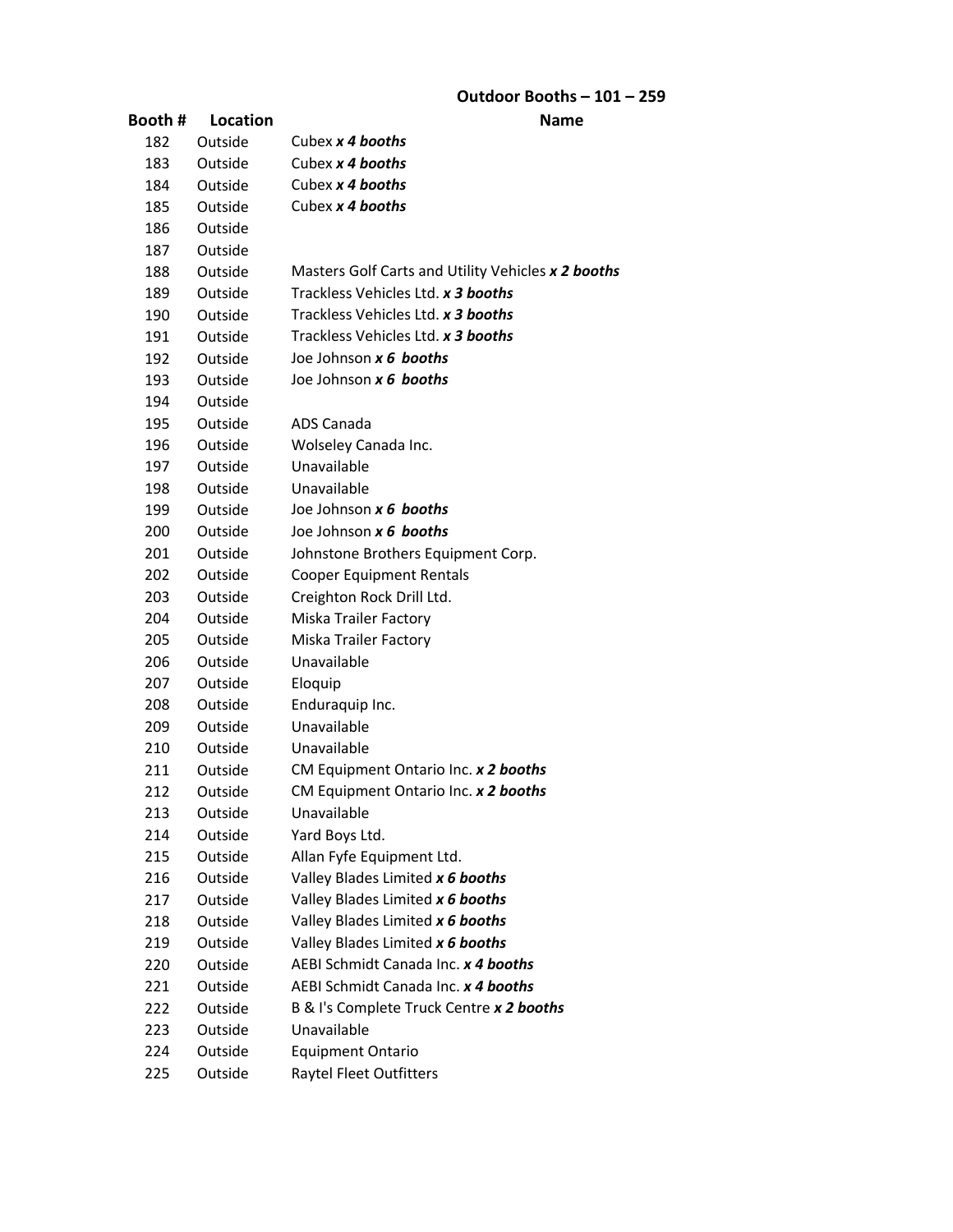### **Outdoor Booths – 101 – 259**

| Booth# | Location | <b>Name</b>                              |
|--------|----------|------------------------------------------|
| 226    | Outside  |                                          |
| 227    | Outside  |                                          |
| 228    | Outside  |                                          |
| 229    | Outside  | AEBI Schmidt Canada Inc. x 4 booths      |
| 230    | Outside  | AEBI Schmidt Canada Inc. x 4 booths      |
| 231    | Outside  | B & I's Complete Truck Centre x 2 booths |
| 232    | Outside  | Unavailable                              |
| 233    | Outside  | <b>Equipment Ontario</b>                 |
| 234    | Outside  | G.F. Preston Ltd.                        |
| 235    | Outside  | McGill Equipment x 2 booths              |
| 236    | Outside  | McGill Equipment x 2 booths              |
| 237    | Outside  |                                          |
| 238    | Outside  |                                          |
| 239    | Outside  |                                          |
| 240    | Outside  |                                          |
| 241    | Outside  |                                          |
| 242    | Outside  |                                          |
| 243    | Outside  |                                          |
| 244    | Outside  |                                          |
| 245    | Outside  | <b>DriveWise</b>                         |
| 246    | Outside  | <b>DriveWise</b>                         |
| 247    | Outside  | <b>DriveWise</b>                         |
| 248    | Outside  | Unavailable                              |
| 249    | Outside  | Unavailable                              |
| 250    | Outside  | <b>Accessible Parking</b>                |
| 251    | Outside  | <b>Accessible Parking</b>                |
| 252    | Outside  | <b>Accessible Parking</b>                |
| 253    | Outside  | <b>Accessible Parking</b>                |
| 254    | Outside  | <b>Accessible Parking</b>                |
| 255    | Outside  | <b>Accessible Parking</b>                |
| 256    | Outside  | <b>Accessible Parking</b>                |
| 257    | Outside  | <b>Accessible Parking</b>                |
| 258    | Outside  | <b>Accessible Parking</b>                |
| 259    | Outside  | <b>Accessible Parking</b>                |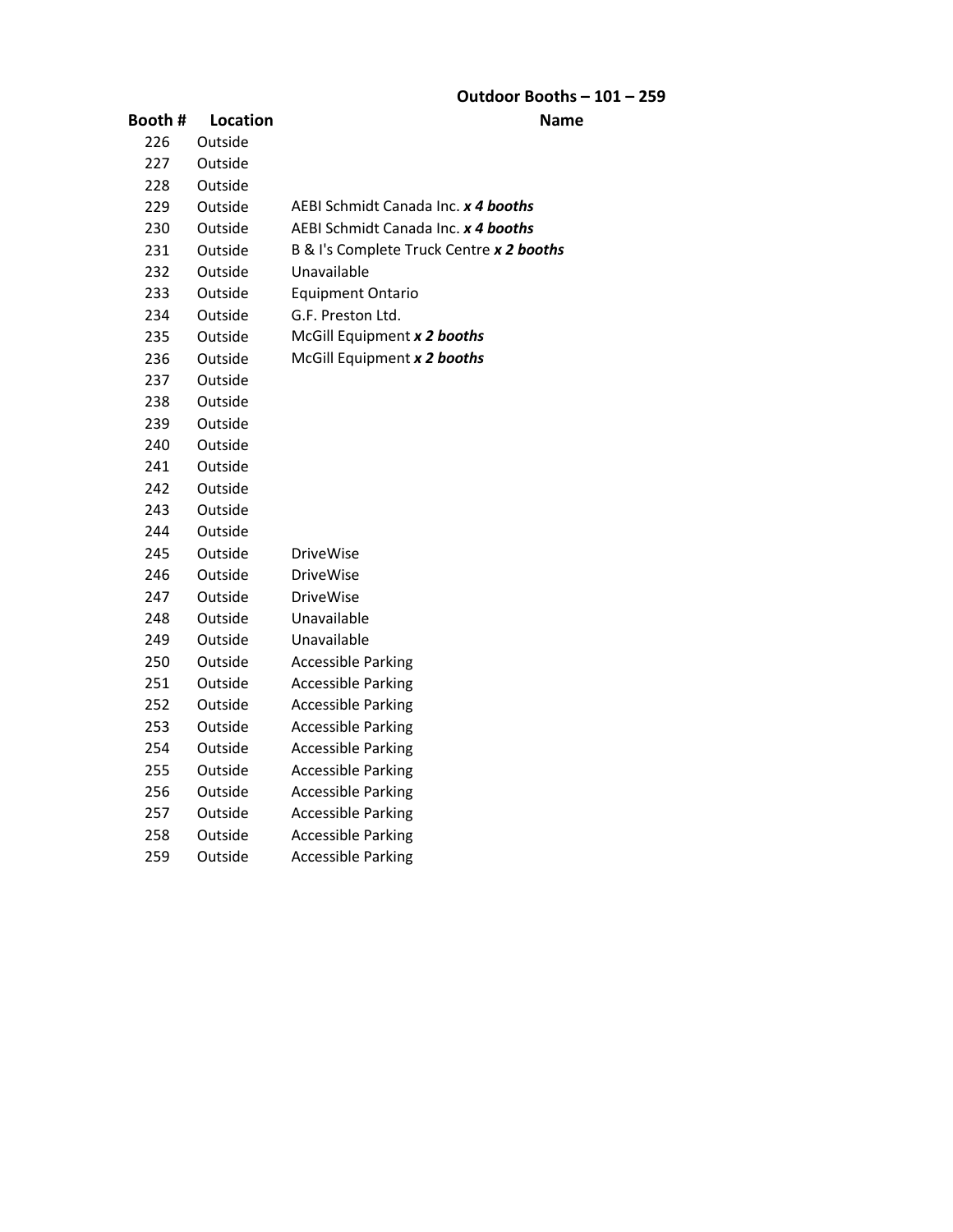### **Indoor Booths 401 – 450 Upper Concourse**

| Booth #    | Location                 | Name                                                           |
|------------|--------------------------|----------------------------------------------------------------|
| 400        |                          | Inside Upper Trade Show 2023 Committee                         |
| 401        |                          | Inside Upper Cansel Survey                                     |
| 402        |                          | Inside Upper Spence Print Solutions                            |
| 403        |                          | Inside Upper Titan Environmental Containment                   |
| 404        |                          | Inside Upper Infrastructures Magazine                          |
| 405        | Inside Upper Unavailable |                                                                |
| 406        |                          | Inside Upper DCS Group / ARI-Hetra                             |
| 407        | Inside Upper Buff Canada |                                                                |
| 408        |                          | Inside Upper AEC Solutions Inc.                                |
| 409        |                          | Inside Upper Pen80 Products                                    |
| 410        |                          | Inside Upper SkyHawk by Telus                                  |
| 411        |                          | Inside Upper Uni-Bond Lighting                                 |
| 412        |                          | Inside Upper TRY Recycling                                     |
| 413        |                          | Inside Upper Canada Heavy Equipment College                    |
| 414        |                          | Inside Upper Booth # removed from layout                       |
| 415        |                          | Inside Upper Ontario Asphalt Pavement Council                  |
| 416        |                          | Inside Upper Signalisation Kalitec Inc.                        |
| 417        |                          | Inside Upper Booth # removed from layout                       |
| 418        |                          | Inside Upper CleanCrete Cutting Ltd.                           |
| 419        | Inside Upper iMVR        |                                                                |
| 420        |                          | Inside Upper Booth # removed from layout                       |
| 421        | Inside Upper AORS        |                                                                |
| 422        | Inside Upper AORS        |                                                                |
| 423        |                          | Inside Upper Groundforce Training                              |
| 424        |                          | Inside Upper Groundforce Training                              |
| 425        |                          | Inside Upper Bryan's Auction Services                          |
| 426        |                          | Inside Upper Compliant Trucking Inc.                           |
| 427        |                          | Inside Upper Telequip Systems x 2 booths                       |
| 428<br>429 |                          | Inside Upper Telequip Systems x 2 booths                       |
| 430        | Inside Upper Fuel Lock   |                                                                |
| 431        | Inside Upper Aquaphalt   | Inside Upper MEOA - Municipal Equipment & Operator Association |
| 432        |                          | Inside Upper Groupe Sd Distribution Canada                     |
| 433        |                          | Inside Upper GIR Nord Amerique Inc.                            |
| 434        | Inside Upper Unavailable |                                                                |
| 435        |                          | Inside Upper JJ Downs Industrial Plastics Inc.                 |
| 436        |                          | Inside Upper Booth # removed from layout                       |
| 437        | Inside Upper             |                                                                |
| 438        | Inside Upper Flodraulic  |                                                                |
| 439        |                          | Inside Upper Booth # removed from layout                       |
| 440        |                          | Inside Upper Booth # removed from layout                       |
| 441        |                          | Inside Upper Carrier Centers                                   |
| 442        |                          | Inside Upper Construction Workplace Safety                     |
| 443        |                          | Inside Upper Johnson Air Drone Service                         |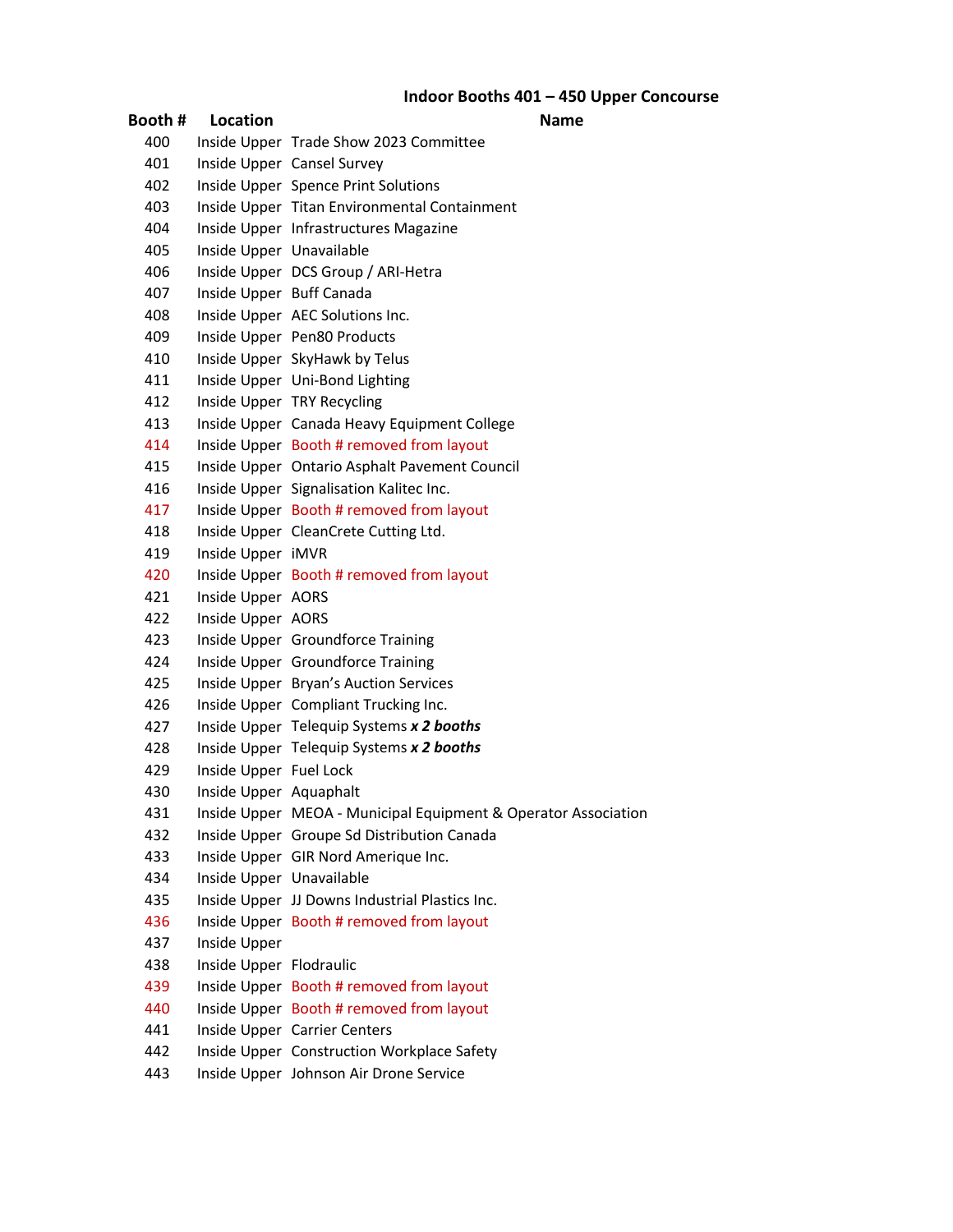### **Indoor Booths 401 – 450 Upper Concourse**

| Booth# | Location                 |                                          | Name |
|--------|--------------------------|------------------------------------------|------|
| 444    | Inside Upper Gentem Inc. |                                          |      |
| 445    |                          | Inside Upper Booth # removed from layout |      |
| 446    |                          | Inside Upper Booth # removed from layout |      |
| 447    |                          | Inside Upper Booth # removed from layout |      |
| 448    |                          | Inside Upper Booth # removed from layout |      |
| 449    |                          | Inside Upper Booth # removed from layout |      |
| 450    |                          | Inside Upper Booth # removed from layout |      |
|        |                          |                                          |      |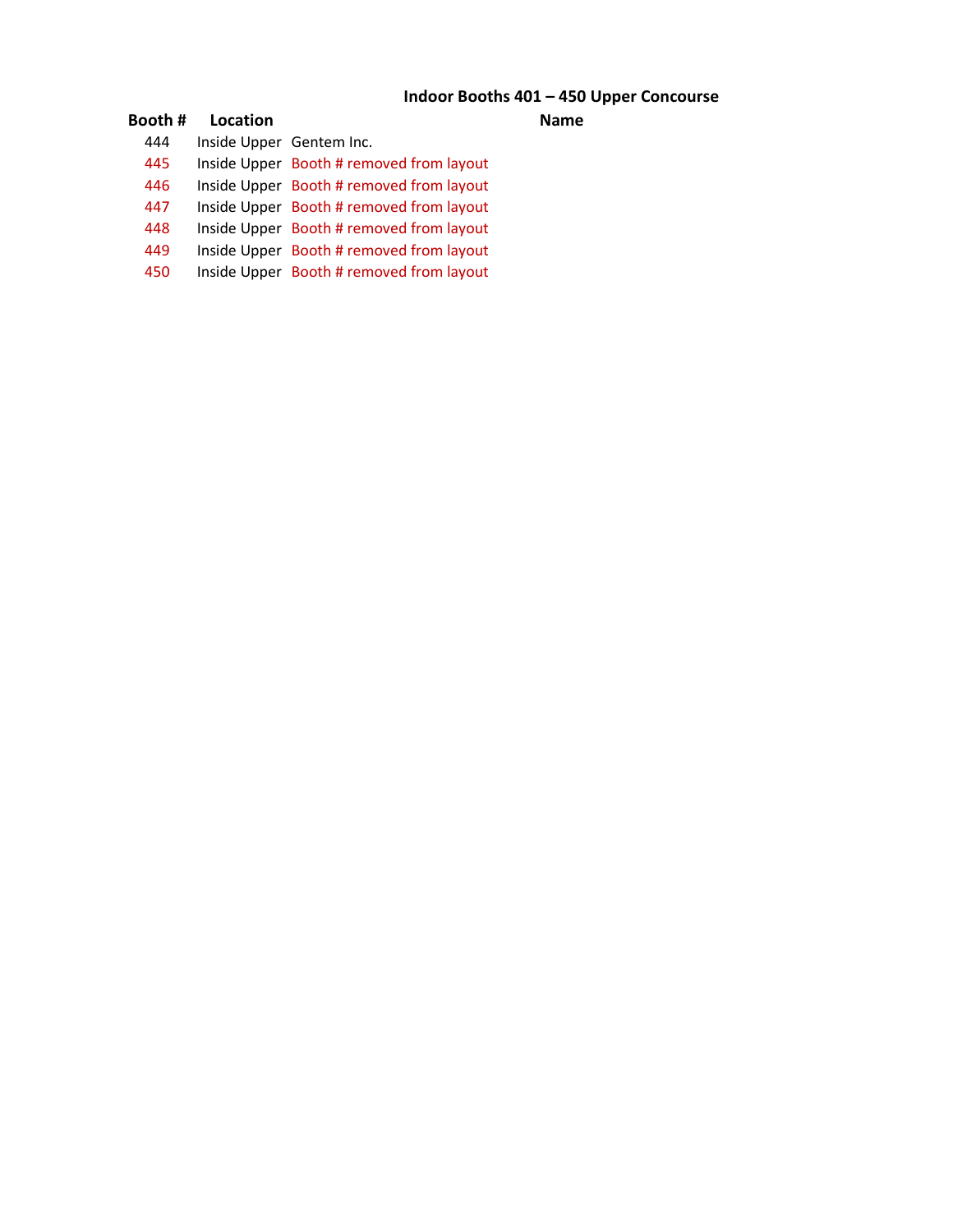### **Indoor Booths 501 - 602 Main Arena**

#### **Booth # Location Name**

| 501 | Inside Main | <b>Brigade Electronics</b>                                                  |
|-----|-------------|-----------------------------------------------------------------------------|
| 502 | Inside Main | Lewis Motor Sales/International Truck x 2 booths                            |
| 503 | Inside Main | United Rotary Brush Corp                                                    |
| 504 | Inside Main | Jade Equipment x 9 booths                                                   |
| 505 | Inside Main | DiCan x 2 booths                                                            |
| 506 | Inside Main | DiCan x 2 booths                                                            |
| 507 | Inside Main | <b>ACE Electronics</b>                                                      |
| 508 | Inside Main | GovDeals                                                                    |
| 509 | Inside Main | Provix                                                                      |
| 510 | Inside Main | <b>CT Environmental</b>                                                     |
| 511 | Inside Main | Barrie / Simcoe                                                             |
| 512 | Inside Main | Barrie / Simcoe                                                             |
| 513 | Inside Main | <b>Windsor Salt</b>                                                         |
| 514 | Inside Main | Visual Defence Inc.                                                         |
| 515 | Inside Main | GO EVO                                                                      |
| 516 | Inside Main | GO EVO                                                                      |
| 517 | Inside Main | Lubecore International Inc.                                                 |
| 518 | Inside Main | <b>Nuclear Waste Management Organization</b>                                |
| 519 | Inside Main | <b>Canadian Heat Transfer Solutions</b>                                     |
| 520 | Inside Main | <b>Britespan Building Systems of Ontario</b>                                |
| 521 | Inside Main | Valley Blades Limited x 6 booths                                            |
| 522 | Inside Main | Valley Blades Limited x 6 booths                                            |
| 523 | Inside Main | Krown Rust Control                                                          |
| 524 | Inside Main | <b>AORS</b>                                                                 |
| 525 | Inside Main | McCann Redi-Mix Inc.                                                        |
| 526 | Inside Main | TBL Durables Inc.                                                           |
| 527 | Inside Main | <b>ConCast Pipe</b>                                                         |
| 528 | Inside Main | ARMTEC                                                                      |
| 529 | Inside Main | <b>IRIS</b>                                                                 |
| 530 | Inside Main | <b>RB</b> Enterprise                                                        |
| 531 | Inside Main | Tiger Dam Flood Control                                                     |
| 532 | Inside Main | Terrafix Geosynthetics Inc.                                                 |
| 533 | Inside Main | <b>Cornell Construction</b>                                                 |
| 534 | Inside Main | Wood Environmental & Infrastructure Solutions                               |
| 535 | Inside Main | <b>MSO Construction</b>                                                     |
| 536 | Inside Main | Miller Group                                                                |
| 537 | Inside Main | Da-Lee                                                                      |
| 538 | Inside Main | <b>Walker Construction (Norjohn Contracting)</b>                            |
| 539 | Inside Main | <b>AORS</b>                                                                 |
| 540 | Inside Main | Cleanfix North America Inc.                                                 |
| 541 | Inside Main | <b>Superior Road Products</b>                                               |
| 542 | Inside Main | Geotab                                                                      |
| 543 | Inside Main | Kaercher Municipal North America (formerly Holder Tractors Inc.) x 3 booths |
| 544 | Inside Main | Infrastructure Health & Safety Association (IHSA)                           |
|     |             |                                                                             |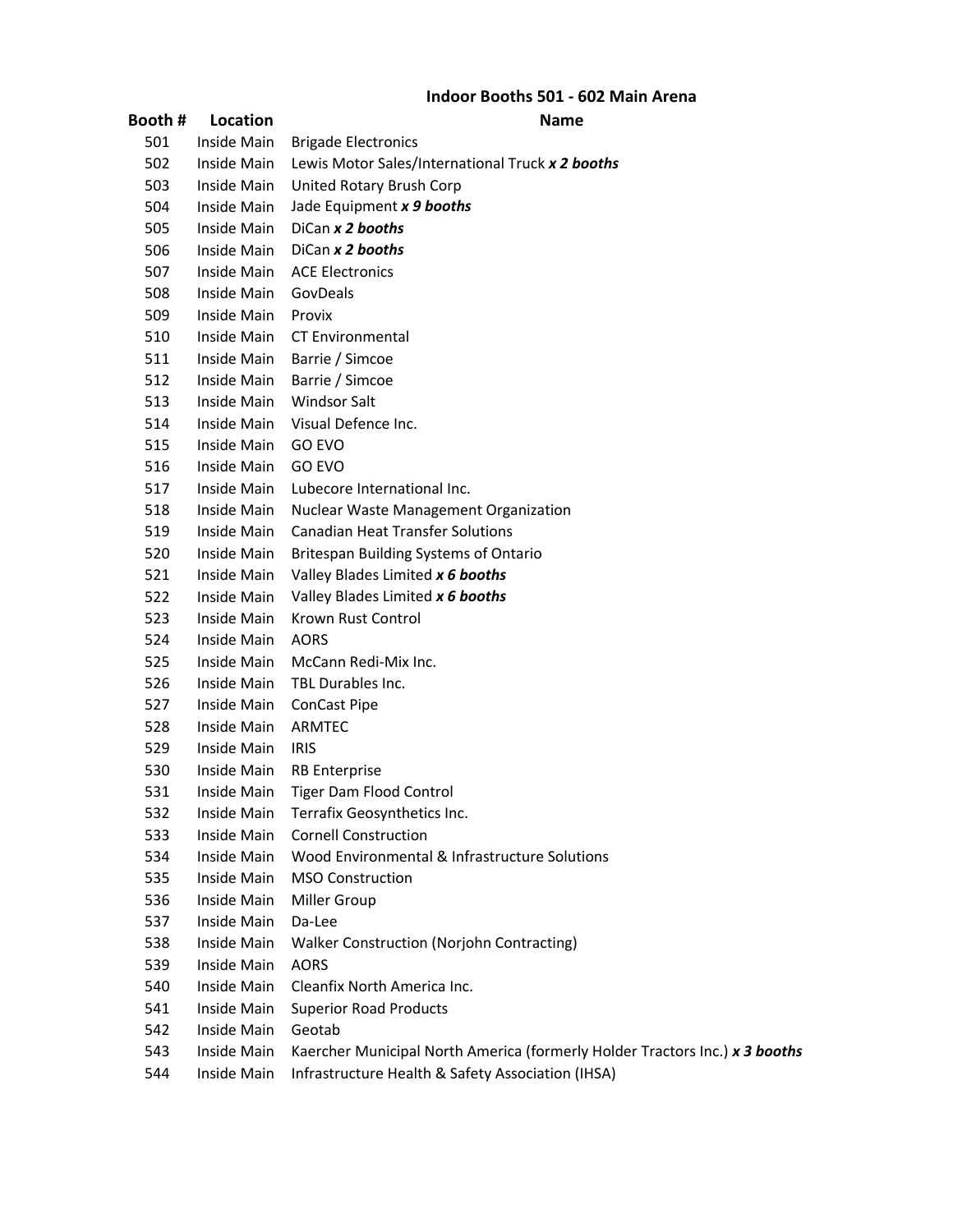### **Indoor Booths 501 - 602 Main Arena**

| Booth # | Location           | Name                                             |
|---------|--------------------|--------------------------------------------------|
| 545     | Inside Main        | Crafco Inc.                                      |
| 546     | <b>Inside Main</b> | Sewer Technologies Inc.                          |
| 547     | Inside Main        |                                                  |
| 548     | Inside Main        | <b>Compass Minerals</b>                          |
| 549     | Inside Main        | <b>United Rentals</b>                            |
| 550     | Inside Main        | TC Energy (Trans Canada)                         |
| 551     | Inside Main        | <b>OGRA</b>                                      |
| 552     | Inside Main        |                                                  |
| 553     | Inside Main        | Road Maintenance Equipment & Services x 2 booths |
| 554     | Inside Main        | Phil Larochelle Equipement Inc.                  |
| 555     | Inside Main        | Ontario 1 Call                                   |
| 556     | Inside Main        | Green Lea Ag Centre                              |
| 557     | Inside Main        | Onspot of North America, Inc.                    |
| 558     | Inside Main        | Triple S. Industries                             |
| 559     | Inside Main        | Northern Mat & Bridge                            |
| 560     | Inside Main        | Cedar Signs x 3 booths                           |
| 561     | Inside Main        | Cedar Signs x 3 booths                           |
| 562     | Inside Main        | Cedar Signs x 3 booths                           |
| 563     | Inside Main        | <b>Tirecraft</b>                                 |
| 564     | Inside Main        | Hubb Cap (E.S. Hubbell)                          |
| 565     | Inside Main        | <b>CASE Canada</b>                               |
| 566     | Inside Main        | Canada Safety Systems                            |
| 567     | Inside Main        | Denso North America                              |
| 568     | Inside Main        | <b>Pro Fleet Care</b>                            |
| 569     | Inside Main        | <b>Maximum Signs</b>                             |
| 570     | Inside Main        | <b>IPEX</b>                                      |
| 571     | Inside Main        | Charles Jones Industrial x 2 booths              |
| 572     | Inside Main        | Charles Jones Industrial x 2 booths              |
| 573     | Inside Main        | Pro-Line Fittings East Inc.                      |
| 574     | Inside Main        | Trillium Municipal Supply Inc.                   |
| 575     | Inside Main        | <b>Guildwood Farms Inc.</b>                      |
| 576     | Inside Main        | NLS Products x 2 booths                          |
| 577     | <b>Inside Main</b> | NLS Products x 2 booths                          |
| 578     | Inside Main        | ASI                                              |
| 579     | Inside Main        | Maccaferri Canada                                |
| 580     | Inside Main        | Poly-Mor Canada Inc.                             |
| 581     | Inside Main        | Booth # removed from layout                      |
| 582     | <b>Inside Main</b> | Pollard Highway Products                         |
| 583     | Inside Main        |                                                  |
| 584     | Inside Main        | <b>Atlantic Industries</b>                       |
| 585     | Inside Main        | <b>Lightning Equipment Sales</b>                 |
| 586     | Inside Main        | <b>Canadian Control Devices</b>                  |
| 587     | Inside Main        |                                                  |
| 588     | Inside Main        | SWS Canada                                       |